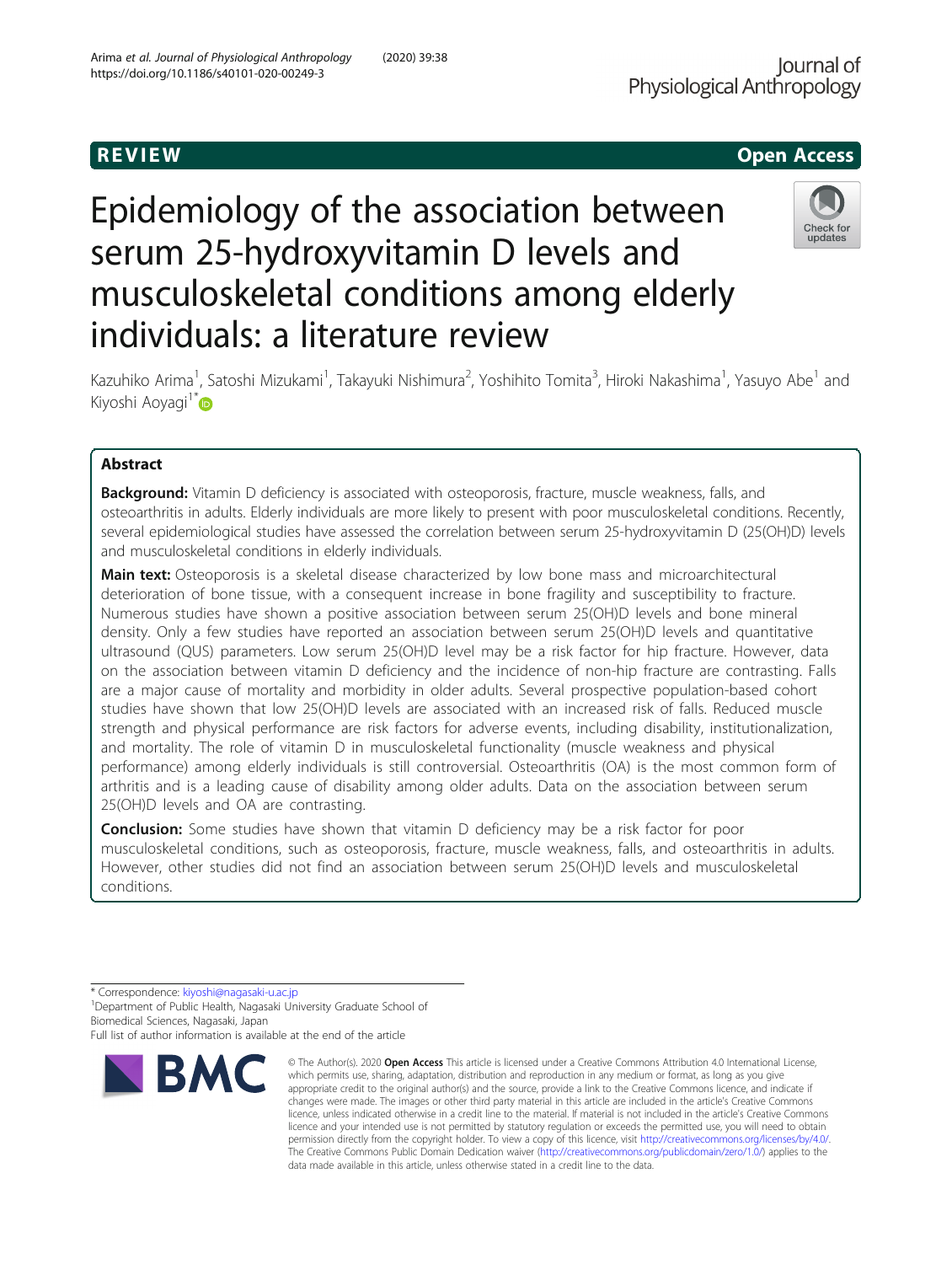# Introduction

Vitamin D is produced in the skin via exposure to ultraviolet (UV) light or intake of food. Then, it is hydroxylated by the liver to 25-hydroxyvitamin D (25(OH)D), which is the primary circulating form, and further hydroxylated by the kidney to 1,25-dihydroxyvitamin D (1,  $25(OH)<sub>2</sub>D$ , which is the active form [\[1](#page-4-0)]. Thus, environment (exposure to UV radiation from the sun) and nutrition (intake of vitamin D-rich food or supplements) contribute to vitamin D production.

Vitamin D deficiency is associated with osteoporosis, fracture, muscle weakness, falls, or osteoarthritis in adults [\[2\]](#page-4-0). Elderly individuals are more likely to present with poor musculoskeletal conditions. Fractures lead to considerable disability and premature death among elderly individuals [[3\]](#page-4-0). With increased life expectancy, elderly people comprise a high portion of the community. Deterioration of musculoskeletal health is a serious problem among elderly individuals.

Understanding the relationship among environment, nutrition, and physical (musculoskeletal) conditions is important in physiological anthropology [\[4](#page-4-0)–[7\]](#page-4-0). Recently, several epidemiological studies have evaluated the correlation between serum 25(OH)D levels and musculoskeletal conditions among elderly individuals. However, the associations between serum 25(OH)D levels and musculoskeletal conditions remain controversial since previous studies have shown conflicting results. The current study aimed to review the epidemiological topic of serum 25(OH)D levels and its musculoskeletal impacts.

## **Osteoporosis**

Osteoporosis is a skeletal disease characterized by low bone mass and microarchitectural deterioration of bone tissue with a consequent increase in bone fragility and susceptibility to fracture [[8\]](#page-4-0).

# Bone mass: bone mineral density (BMD) and quantitative ultrasound (QUS) parameters

The measurement of bone mass (BMD) is the most straightforward approach for the diagnosis of osteoporosis [\[9\]](#page-4-0). Several studies have shown a positive association between serum 25(OH)D levels and BMD.

Bischoff-Ferrari et al. [\[10](#page-4-0)] showed a significant positive association between serum 25(OH)D levels and total hip BMD in older white, Mexican American, and black adults in the USA. Nakamura et al. [\[11\]](#page-4-0) have found that higher serum 25(OH)D concentrations are associated with increased femoral neck BMD in home-dwelling postmenopausal Japanese women. Moreover, a serum 25(OH)D concentration of at least 70 nmol/L is required to achieve a high femoral neck BMD, and at least 50 nmol/L is needed to achieve normal parathyroid hormone levels and to prevent low BMD. Mezquita-Raya et al. [[12](#page-4-0)] have found that lumbar spine BMD is significantly associated with 25(OH)D levels in 161 healthy postmenopausal women. Malavolta et al. [\[13\]](#page-4-0) have revealed a significant positive correlation between spine and hip BMD and 25(OH)D levels in 156 Italian postmenopausal women. Yamauchi et al. [[14](#page-4-0)] showed that BMD was significantly correlated with 25(OH)D levels after adjusting for age, body mass index, and serum creatinine and parathyroid hormone levels in 202 Japanese postmenopausal women. Liu et al. [\[15\]](#page-4-0) assessed 4595 participants (2281 men and 2314 women) aged  $\geq 50$ years who participated in the National Health and Nutrition Examination Survey 2001–2006. Results showed that serum 25(OH)D levels were positively correlated with lumbar BMD in older adults.

The QUS of the bone is an ionizing radiation-free and relatively inexpensive, portable screening technique for osteoporosis and/or fracture risk assessment  $[16]$  $[16]$ . A few studies have reported an association between serum 25(OH)D levels and QUS parameters [\[17](#page-4-0), [18\]](#page-4-0). Two studies found a positive association between serum 25(OH)D levels and speed of sound (SOS) [\[17](#page-4-0), [18](#page-4-0)]. However, only one study revealed a positive association between serum 25(OH)D levels and broadband ultrasound attenuation (BUA) [\[17\]](#page-4-0).

Kauppi et al. [\[17\]](#page-4-0) investigated 2736 men and 3299 women aged  $\geq$  30 years from a nationally representative population sample in Finland. Results showed that serum 25(OH)D level is an independent determinant of BUA ( $p < 0.0001$  for men,  $p < 0.001$  for women) and SOS ( $p < 0.0001$  for men,  $p < 0.05$  for women). Grigoriou et al. [\[18\]](#page-4-0) investigated 970 adults recruited from rural and urban areas in Greece. Results showed that individuals with  $25(OH)D$  levels  $\geq 20$  ng/mL had a higher SOS than those with 25(OH)D levels < 20 ng/mL.

# Hip and other types of fracture

Fragility fractures commonly occur among patients with osteoporosis, and they are considered an important public health issue. Low serum 25(OH)D level was found to be a risk factor for hip fracture [[19](#page-4-0)–[21](#page-4-0)].

Looker and Mussolino [[19\]](#page-4-0) investigated 1917 white men and women aged  $\geq 65$  years who participated in the third National Health and Nutrition Examination Survey 1988–1994. They found that serum 25(OH)D level was correlated with a significantly lower risk of hip fracture after adjusting for several relevant confounding variables. Robinson-Cohen et al. [[20\]](#page-4-0) assessed 2294 ambulatory older adults (mean age 74 years) in a study with a median follow-up of 13 years. Results showed that serum 25(OH)D concentrations were associated with the risk of long-term hip fracture. Steingrimsdottir et al. [[21\]](#page-4-0) evaluated 5764 men and women aged 66–96 years in a study with a mean follow-up period of 5.4 years. They showed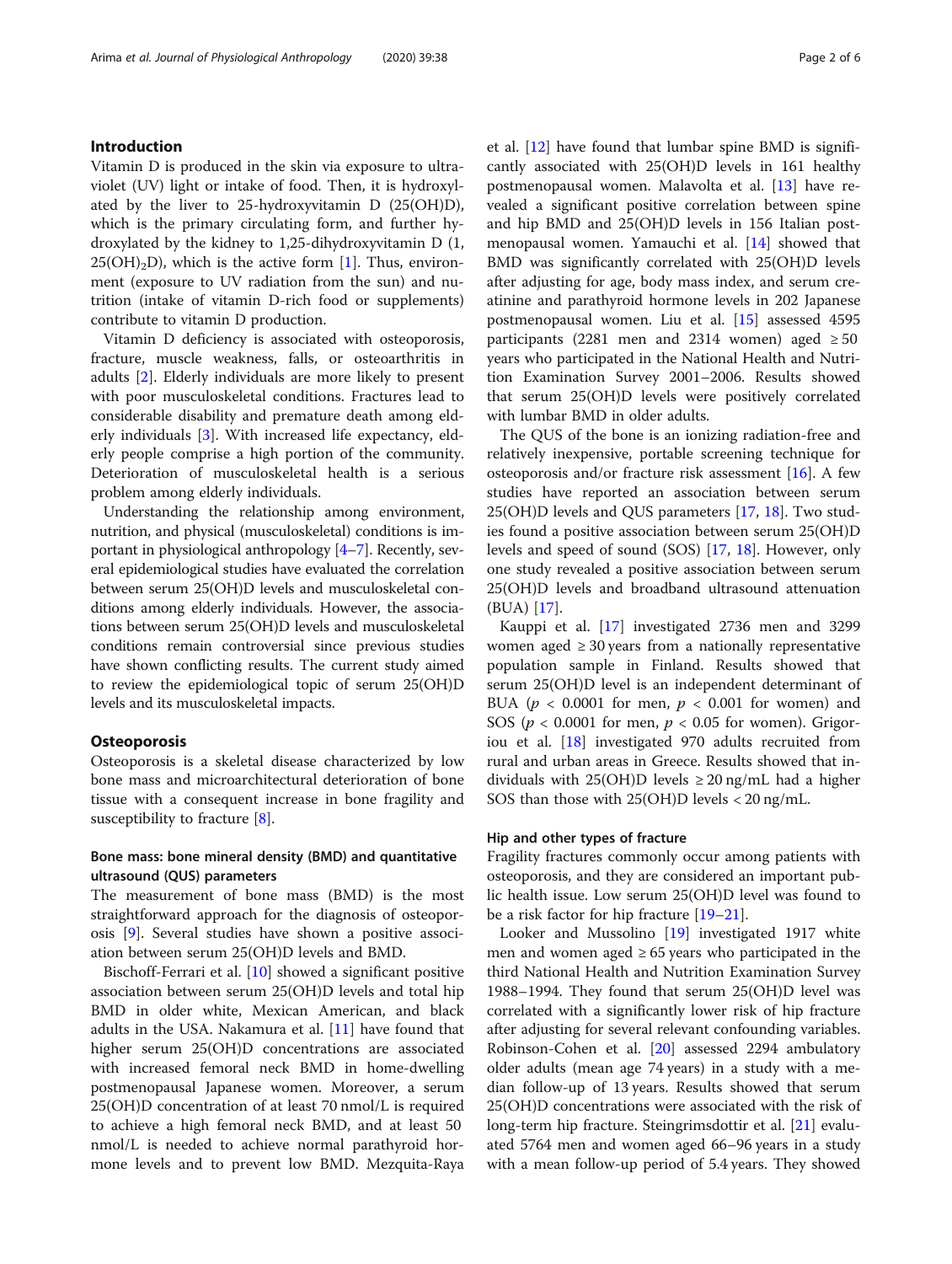that compared with a reference value of 50–75 nmol/L, the hazard ratios for hip fractures were 2.24 (95% confidence interval [CI] 1.63, 3.09) for serum 25(OH)D levels < 30 nmol/L after adjusting for age, sex, body mass index, height, smoking, alcohol intake and season, and 2.08 (95% CI 1.51, 2.87) after adjusting additionally for physical activity.

Data on the association between vitamin D deficiency and the incidence of non-hip fracture are contrasting.

Some studies have reported an association between vitamin D deficiency and the risk of non-hip fracture [[22](#page-4-0)–[25](#page-4-0)]. Bleicher et al. [[22](#page-4-0)] investigated a cohort of 1662 community-dwelling men aged 70–97 years in a study with a mean follow-up period of 4.3 years. They found that the risk of fracture was highest in men with 25(OH)D levels in the lowest quintile (25(OH)D level  $\leq$  36 nmol/L; hazard ratio [HR] = 3.5; 95% CI 1.7–7.0) and in men with 25(OH)D levels in the highest quintile (25(OH)D level > 72 nmol/L; HR = 2.7; 95% CI 1.4–5.4) compared with men with 25(OH)D levels in the 4th quintile (25(OH)D level  $\geq 60$  to ≤ 72 nmol/L). This result indicated that extremely high or low serum 25(OH)D levels may have negative effects on fracture risk. Tanaka et al. [\[23\]](#page-4-0) investigated 1470 postmenopausal Japanese women in a study with a mean follow-up period of 7.2 years. They found that 25(OH)D level was a leading risk factor for long bone fractures. Nakamura et al. [[24](#page-4-0)] conducted a cohort study with a 6-year follow-up on 773 community-dwelling women aged  $\geq 69$  years old. Results showed that a sufficient vitamin D status (serum  $25(OH)D$  levels  $\geq 71$  nmol/L) was associated with low limb and vertebral fracture risk. Van Schoor et al. [\[25\]](#page-4-0) conducted a 6-year follow-up study on 1311 community-dwelling older men and women from the Longitudinal Aging Study Amsterdam. They found that serum 25(OH)D levels  $\leq 12$ ng/mL were associated with an increased risk of fracture in individuals aged 65–75 years.

Other studies did not reveal any associations between low serum 25(OH)D levels and a higher risk of fracture [\[26](#page-4-0), [27](#page-4-0)]. Garnero et al. [[26](#page-4-0)] investigated 669 postmenopausal women (mean age 62.2 years) in a prospective study with a mean follow-up period of 11.2 years. Results showed that after adjusting for age, there was no significant difference in incidence of fracture between women with 25(OH)D levels below or above 75, 50, or 30 nmol/L. Chan et al. [\[27](#page-4-0)] investigated 712 men aged  $\geq 65$  years in a 4-year follow-up study. They found no association between serum 25(OH)D levels and risk of non-vertebral fracture or hip fracture after adjusting for confounding factors.

# Falls

Falls are one of the major causes of mortality and morbidity in older adults [\[28](#page-4-0), [29](#page-4-0)]. The ability of balance and gait control, and musculoskeletal functions are important risk factors for falls [[28,](#page-4-0) [30](#page-4-0)].

In a cross-sectional study, Suzuki et al. [[31\]](#page-4-0) assessed 2957 Japanese community-dwelling elderly individuals (950 men and 2007 women) aged 65–92 years. Results showed that low 25(OH)D levels were significantly associated with a high prevalence of falls in elderly Japanese women.

Several prospective population-based cohort studies have shown that low 25(OH)D levels are associated with an increased risk of falls [[32](#page-4-0)–[34](#page-4-0)]. Rothenbacher et al. [[32\]](#page-4-0) evaluated 1385 participants aged  $\geq 65$  years (mean age 75.6 years) in a 1-year follow-up study. They showed an association between serum 25(OH)D levels and risk of first fall, which was evident in participants with serum calcium levels within the upper normal limit, independent of renal function. Shimizu et al. [\[33\]](#page-4-0) investigated community-dwelling elderly women aged  $\geq$  75 years (*n* = 1393) in a 1-year follow-up study. They found that a lower serum 25(OH)D level (< 20 ng/mL) was significantly associated with an increased risk of falls. Machado et al. [[34](#page-4-0)] evaluated 705 community-dwelling elderly individuals (448 women, 257 men) in a study with a mean follow-up period of  $4.3 \pm 0.8$  years. They found that hypovitaminosis D was associated with recurrent falls.

## Muscle weakness and physical performance

Reduced muscle strength and physical performance are risk factors for adverse events, including disability, institutionalization, and mortality [[35](#page-4-0)]. The role of vitamin D in musculoskeletal functionality (muscle weakness and physical performance) among elderly individuals remains controversial.

Some studies have shown an association between vitamin D deficiency and muscle weakness or poor physical performance [\[36](#page-4-0)–[39\]](#page-5-0). Bischoff-Ferrari et al. [\[36\]](#page-4-0) found that in both active and inactive ambulatory persons aged  $\geq 60$  years, 25(OH)D levels between 40 and 94 nmol/L are associated with better musculoskeletal function in the lower extremities than are levels < 40 nmol/L. Houston et al. [\[37](#page-4-0)] conducted a study on 976 individuals aged ≥ 65 years. Results showed that vitamin D levels were significantly associated with Short Physical Performance Battery (SPPB) (walking speed, ability to stand from a chair, and ability to maintain balance in progressively more challenging positions [side-by-side position, semitandem position, and full-tandem position]) in men ( $p =$ 0.04) and handgrip strength in men ( $p = 0.004$ ) and women ( $p = 0.01$ ). Aspell et al. [[38\]](#page-4-0) evaluated for handgrip strength and SPPB in 4157 community-dwelling adults with a mean age of  $69.8 \pm 6.9$  years. Their study showed that vitamin D deficiency (< 30 nmol/L) was a significant determinant of low handgrip strength (odds ratio [OR] 1.44 [1.22, 1.71],  $p < 0.001$ ) and poor physical performance (OR 1.65 [1.31, 2.09], p < 0.001). Toffanello et al. [\[39\]](#page-5-0) found that lower 25(OH)D levels were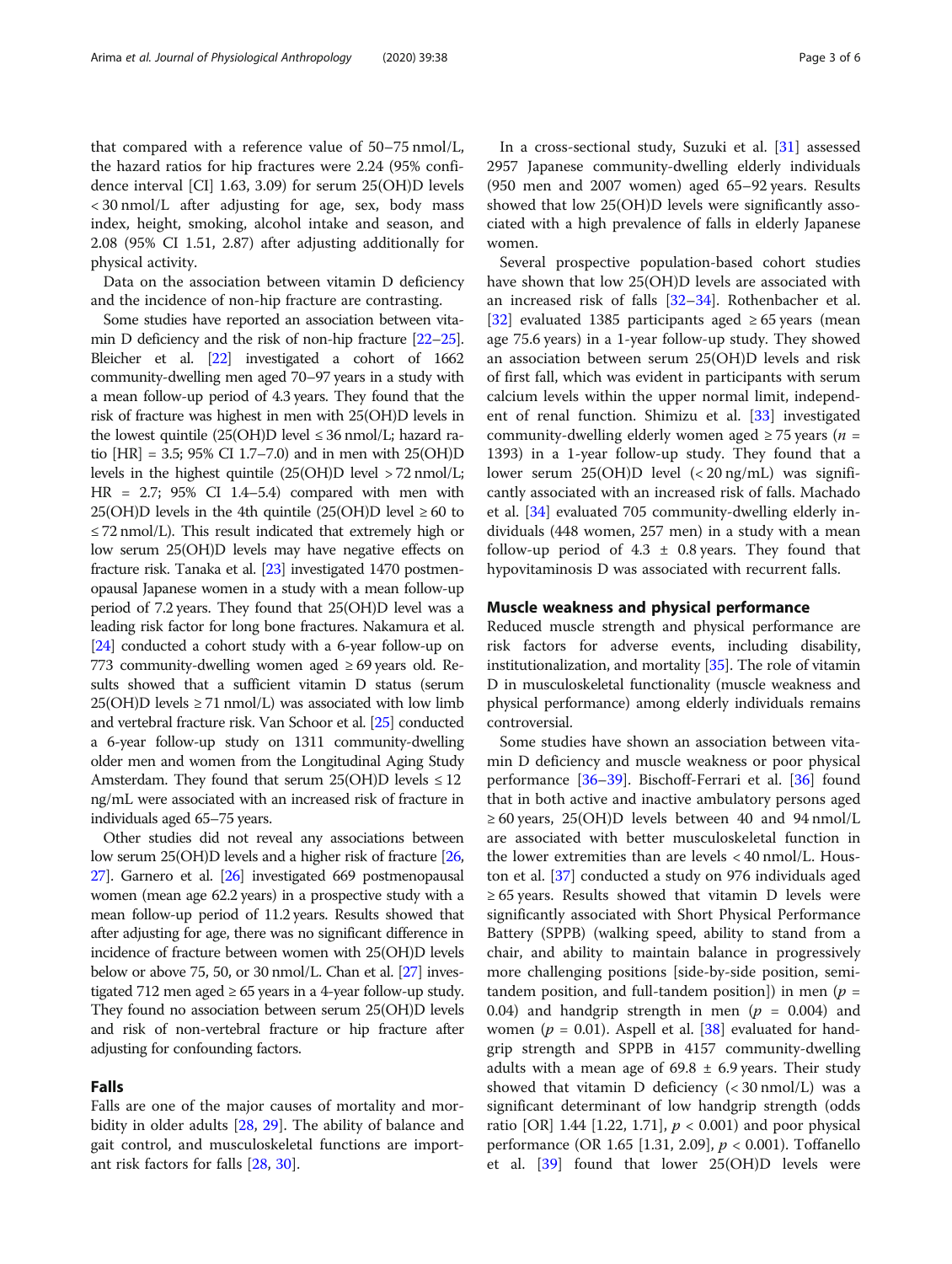associated with worse coordination and weaker strength (5 timed chair stands) in women, slower walking time, and lower upper limb (handgrip) strength in men and a weaker aerobic capacity (6-min walking) in both genders in 2694 community-dwelling elderly women and men from the Progetto Veneto Anziani study.

Other studies did not show any associations between vitamin D deficiency and muscle weakness or poor physical performance [\[40](#page-5-0)–[42\]](#page-5-0). Vaes et al. [\[40](#page-5-0)] investigated 756 men and women aged  $\geq 65$  years. Their study showed that serum 25(OH)D concentrations were significantly associated with frailty status and measures of physical performance, including gait speed and the Timed Up and Go test, but not with strength-related outcomes (handgrip strength or knee-extension strength). Annweiler et al. [[41\]](#page-5-0) evaluated the maximal isometric voluntary contraction strength of the lower limb and hand with computerized dynamometers in a randomized sample of 440 women included in the EPI-DOS study. Results showed that the mean muscle strength did not differ among the three groups of women (serum 25(OH)D levels < 15 ng/mL, 15–30 ng/ mL, and  $>$  30 ng/mL with  $p = 0.946$  for the quadriceps and  $p = 0.064$  for handgrip). This result does not support the hypothesis stating that a relationship exists between low serum 25(OH)D concentrations and low muscle strength. Mathei et al. [[42](#page-5-0)] found no significant relationship between balance, gait speed, and grip strength as well as serum 25(OH)D levels in 367 individuals aged  $\geq 80$  years.

# **Osteoarthritis**

Osteoarthritis (OA) is the most common form of arthritis, affecting approximately 302 million people worldwide. Moreover, it is a leading cause of disability among older adults [\[43](#page-5-0)]. Data on the association between serum 25(OH)D levels and OA are contrasting.

Several studies showed the association between serum  $25(OH)D$  level and  $OA$   $[44–46]$  $[44–46]$  $[44–46]$ . In a cross-sectional study, Veronese et al. [[44](#page-5-0)] found that low 25(OH)D levels were associated with the presence of OA and with OA-related pain, particularly when the hand and hip are involved in 2756 subjects (1102 men and 1654 women) with a mean age of 74.2  $\pm$  7.1 years. Heidari et al. [[45](#page-5-0)] investigated 148 patients with knee OA and 150 controls and found a significant association between serum  $25(OH)D$  deficiency and knee OA in patients aged  $<60$ years. Zhang et al. [\[46](#page-5-0)] evaluated 418 participants who had  $\geq 1$  knee with both symptomatic and radiographic OA prospectively (between the 24 and 48 months). Results showed that participants with low 25(OH)D levels  $\left($  < 15  $\mu$ g/L) had a > 2-fold elevated risk of knee OA progression compared with those with greater vitamin D concentrations ( $\geq$  15 μg/L).

However, other studies did not show an association between low 25(OH)D levels and a higher risk of knee OA [[47](#page-5-0), [48](#page-5-0)]. In a cross-sectional study, Muraki et al. [[47\]](#page-5-0) found that 25(OH)D levels were not significantly associated with radiographic knee OA in 787 participants in the Hertfordshire Cohort Study (399 men, 388 women; mean age of  $65.6 \pm 2.7$  years). Konstari et al. [[48\]](#page-5-0) conducted a cohort study comprising 5274 Finns who participated in a national health examination survey and who had no knee or hip OA at baseline and at the 10-year follow-up. Results showed that a low serum 25(OH)D concentration was not effective in predicting the high incidence of knee and hip OA.

# Conclusion

Some studies showed that vitamin D deficiency may be a risk factor for poor musculoskeletal conditions, such as osteoporosis, fracture, muscle weakness, falls, and osteoarthritis in adults. However, other studies did not show an association between serum 25(OH)D levels and musculoskeletal conditions. Thus, the associations between serum 25(OH)D levels and musculoskeletal conditions were conflicting. Further epidemiological studies should be conducted to explore the association between serum 25(OH)D levels and musculoskeletal conditions. In addition, a systematic review and meta-analysis of randomized trials showed the small benefit of vitamin D supplements at the femoral neck bone mineral density, but not at any other site [\[49](#page-5-0)]. Intervention studies on vitamin D supplementation would be needed to clarify the effect of vitamin D on musculoskeletal conditions and its optimal serum levels to maintain a good physical function, thereby improving the health management of elderly individuals.

#### Abbreviations

UV: Ultraviolet; 25(OH)D: 25-Hydroxyvitamin D; 1,25(OH)2D: 1,25- Dihydroxyvitamin D; BMD: Bone mineral density; QUS: Quantitative ultrasound; SOS: Speed of sound; BUA: Broadband ultrasound attenuation; SPPB: Short physical performance battery; OA: Osteoarthritis

#### Acknowledgements

Not applicable.

#### Authors' contributions

KA and KA participated in the design of the study; KA, SM, and HN searched the literature; TN and YT selected the reviewed articles; and KA and YA wrote the draft of the manuscript. All authors approved the final version of the manuscript.

#### Funding

This work was supported by Grants-in-Aid for Scientific Research (KAKENHI No. JP 19H03317) from the Japan Society for the Promotion of Science.

#### Availability of data and materials

Not applicable.

Ethics approval and consent to participate Not applicable.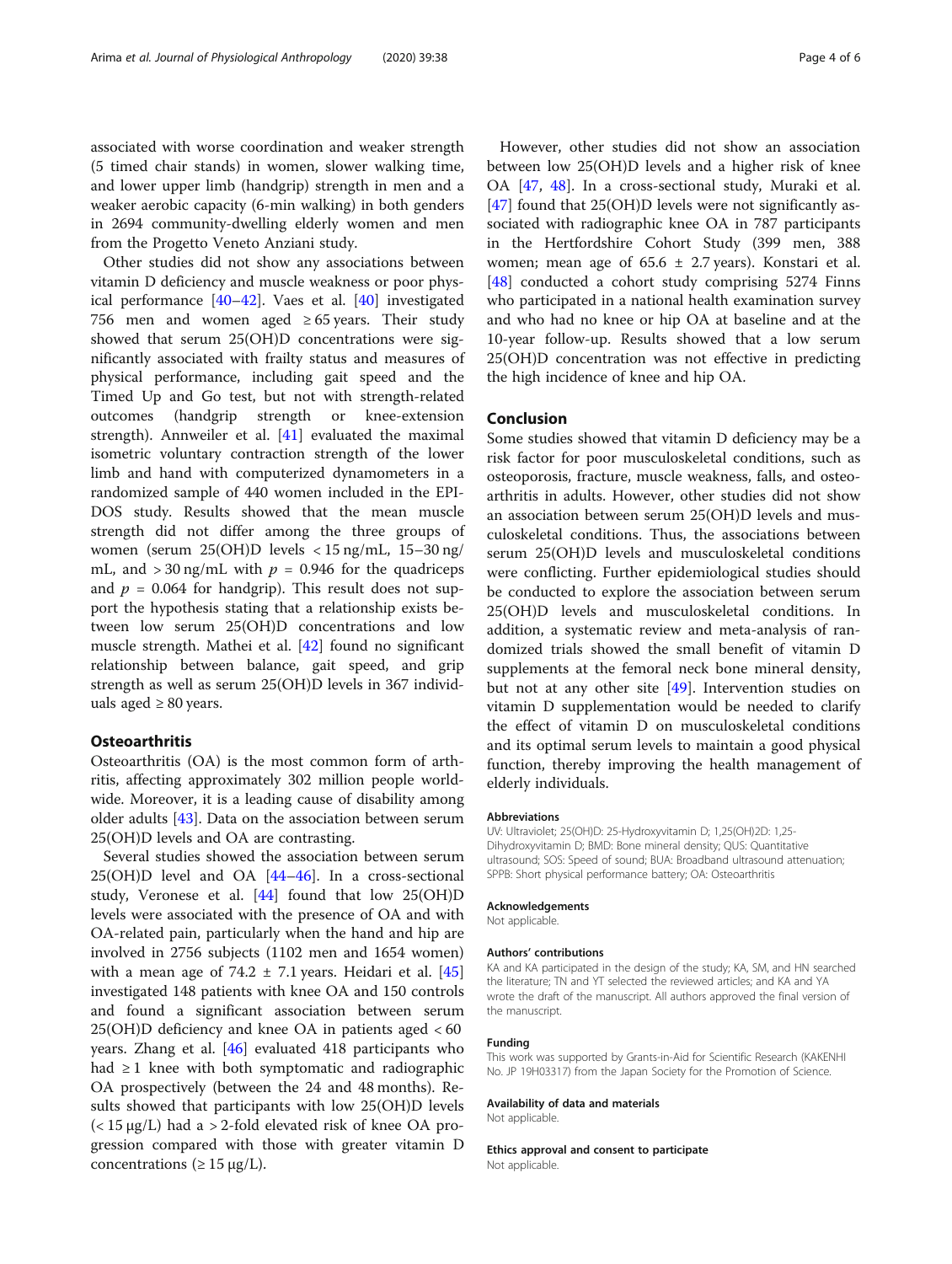#### <span id="page-4-0"></span>Consent for publication

Not applicable.

#### Competing interests

The authors declare that they have no competing interests.

#### Author details

<sup>1</sup>Department of Public Health, Nagasaki University Graduate School of Biomedical Sciences, Nagasaki, Japan. <sup>2</sup>Department of Human Science, Faculty of Design, Kyushu University, Fukuoka, Japan. <sup>3</sup>School of Rehabilitation, Department of Physical Therapy, Tokyo Professional University of Health Sciences, Tokyo, Japan.

### Received: 7 August 2020 Accepted: 18 November 2020 Published online: 26 November 2020

#### References

- Lips P. Vitamin D deficiency and secondary hyperparathyroidism in the elderly: consequences for bone loss and fractures and therapeutic implications. Endocr Rev. 2001;22 4:477-501.
- 2. Holick MF. Vitamin D deficiency. N Engl J Med. 2007;357 3:266-281. 3. Cummings SR, Kelsey JL, Nevitt MC, O'Dowd KJ. Epidemiology of
- osteoporosis and osteoporotic fractures. Epidemiol Rev. 1985;7:178–208. 4. Hasegawa J, Suzuki H, Yamauchi T. Impact of season on the association
- between muscle strength/volume and physical activity among communitydwelling elderly people living in snowy-cold regions. J Physiol Anthropol. 2018;37 1:25.
- 5. Huang L, Ye Z, Lu J, Kong C, Zhu Q, Huang B, et al. Effects of fat distribution on lung function in young adults. J Physiol Anthropol. 2019;38 1:7.
- Tanaka N, Arima K, Nishimura T, Tomita Y, Mizukami S, Okabe T, et al. Vitamin K deficiency, evaluated with higher serum ucOC, was correlated with poor bone status in women. J Physiol Anthropol. 2020;39 1:9.
- 7. Numao S, Katayama Y, Nakata Y, Matsuo T, Nakagaichi M, Tanaka K. Association of abdominal fat with metabolic syndrome components in overweight women: effect of menopausal status. J Physiol Anthropol. 2020; 39 1:12.
- 8. Consensus development conference: diagnosis, prophylaxis, and treatment of osteoporosis. Am J Med. 1993;94 6:646-50.
- 9. WorldHealthOrganizationStudyGroup: Assessment of fracture risk and its application to screening for postmenopausal osteoporosis. In: WHO technical report series. Geneva; 1994.
- 10. Bischoff-Ferrari HA, Dietrich T, Orav EJ, Dawson-Hughes B. Positive association between 25-hydroxy vitamin D levels and bone mineral density: a population-based study of younger and older adults. Am J Med. 2004; 116(9):634–9.
- 11. Nakamura K, Tsugawa N, Saito T, Ishikawa M, Tsuchiya Y, Hyodo K, et al. Vitamin D status, bone mass, and bone metabolism in home-dwelling postmenopausal Japanese women: Yokogoshi Study. Bone. 2008;42(2):271– 7.
- 12. Mezquita-Raya P, Munoz-Torres M, Luna JD, Luna V, Lopez-Rodriguez F, Torres-Vela E, et al. Relation between vitamin D insufficiency, bone density, and bone metabolism in healthy postmenopausal women. J Bone Miner Res. 2001;16(8):1408–15.
- 13. Malavolta N, Pratelli L, Frigato M, Mule R, Mascia ML, Gnudi S. The relationship of vitamin D status to bone mineral density in an Italian population of postmenopausal women. Osteoporos Int. 2005;16(12):1691–7.
- 14. Yamauchi M, Kaji H, Nawata K, Takaoka S, Yamaguchi T, Sugimoto T. Role of parathyroid hormone in bone fragility of postmenopausal women with vitamin D insufficiency. Calcif Tissue Int. 2011;88(5):362–9.
- 15. Liu M, Yao X, Zhu Z. Associations between serum calcium, 25(OH)D level and bone mineral density in older adults. J Orthop Surg Res. 2019;14 1:458.
- 16. Krieg MA, Cornuz J, Ruffieux C, Van Melle G, Buche D, Dambacher MA, et al. Prediction of hip fracture risk by quantitative ultrasound in more than 7000 Swiss women > or =70 years of age: comparison of three technologically different bone ultrasound devices in the SEMOF study. J Bone Miner Res. 2006;21(9):1457–63.
- 17. Kauppi M, Impivaara O, Maki J, Heliovaara M, Marniemi J, Montonen J, et al. Vitamin D status and common risk factors for bone fragility as determinants of quantitative ultrasound variables in a nationally representative population sample. Bone. 2009;45(1):119–24.
- 18. Grigoriou EV, Trovas G, Papaioannou N, Makras P, Kokkoris P, Dontas I, et al. Serum 25-hydroxyvitamin D status, quantitative ultrasound parameters, and their determinants in Greek population. Arch Osteoporos. 2018;13 1:111.
- 19. Looker AC, Mussolino ME. Serum 25-hydroxyvitamin D and hip fracture risk in older U.S. white adults. J Bone Miner Res. 2008;23 1:143-50.
- 20. Robinson-Cohen C, Katz R, Hoofnagle AN, Cauley JA, Furberg CD, Robbins JA, et al. Mineral metabolism markers and the long-term risk of hip fracture: the cardiovascular health study. J Clin Endocrinol Metab. 2011;96(7):2186– 93.
- 21. Steingrimsdottir L, Halldorsson Tl, Siggeirsdottir K, Cotch MF, Einarsdottir BO, Eiriksdottir G, et al. Hip fractures and bone mineral density in the elderly- importance of serum 25-hydroxyvitamin D. PLoS One. 2014;9 3:e91122.
- 22. Bleicher K, Cumming RG, Naganathan V, Blyth FM, Le Couteur DG, Handelsman DJ, et al. U-shaped association between serum 25 hydroxyvitamin D and fracture risk in older men: results from the prospective population-based CHAMP study. J Bone Miner Res. 2014;29(9): 2024–31.
- 23. Tanaka S, Kuroda T, Yamazaki Y, Shiraki Y, Yoshimura N, Shiraki M. Serum 25 hydroxyvitamin D below 25 ng/mL is a risk factor for long bone fracture comparable to bone mineral density in Japanese postmenopausal women. J Bone Miner Metab. 2014;32(5):514–23.
- 24. Nakamura K, Saito T, Oyama M, Oshiki R, Kobayashi R, Nishiwaki T, et al. Vitamin D sufficiency is associated with low incidence of limb and vertebral fractures in community-dwelling elderly Japanese women: the Muramatsu Study. Osteoporos Int. 2011;22(1):97–103.
- 25. van Schoor NM, Visser M, Pluijm SM, Kuchuk N, Smit JH, Lips P. Vitamin D deficiency as a risk factor for osteoporotic fractures. Bone. 2008;42(2):260–6.
- 26. Garnero P, Munoz F, Sornay-Rendu E, Delmas PD. Associations of vitamin D status with bone mineral density, bone turnover, bone loss and fracture risk in healthy postmenopausal women. The OFELY study. Bone. 2007;40 3:716-22.
- 27. Chan R, Chan CC, Woo J, Ohlsson C, Mellstrom D, Kwok T, et al. Serum 25 hydroxyvitamin D, bone mineral density, and non-vertebral fracture risk in community-dwelling older men: results from Mr. Os, Hong Kong. Arch Osteoporos. 2011;6:21–30.
- 28. Ambrose AF, Paul G, Hausdorff JM. Risk factors for falls among older adults: a review of the literature. Maturitas. 2013;75(1):51–61.
- 29. Mizukami S, Arima K, Abe Y, Kanagae M, Kusano Y, Niino N, et al. Falls are associated with stroke, arthritis and multiple medications among community-dwelling elderly persons in Japan. Tohoku J Exp Med. 2013; 231(4):299–303.
- 30. Saftari LN, Kwon OS. Ageing vision and falls: a review. J Physiol Anthropol. 2018;37 1:11.
- 31. Suzuki T, Kwon J, Kim H, Shimada H, Yoshida Y, Iwasa H, et al. Low serum 25-hydroxyvitamin D levels associated with falls among Japanese community-dwelling elderly. J Bone Miner Res. 2008;23(8):1309–17.
- 32. Rothenbacher D, Klenk J, Denkinger MD, Herbolsheimer F, Nikolaus T, Peter R, et al. Prospective evaluation of renal function, serum vitamin D level, and risk of fall and fracture in community-dwelling elderly subjects. Osteoporos Int. 2014;25(3):923–32.
- 33. Shimizu Y, Kim H, Yoshida H, Shimada H, Suzuki T. Serum 25-hydroxyvitamin D level and risk of falls in Japanese community-dwelling elderly women: a 1-year follow-up study. Osteoporos Int. 2015;26(8):2185–92.
- 34. Machado KL, Domiciano DS, Machado LG, Lopes JB, Figueiredo CP, Takayama L, et al. Persistent hypovitaminosis D and loss of hip bone mineral density over time as additional risk factors for recurrent falls in a population-based prospective cohort of elderly persons living in the community. The Sao Paulo Ageing & Health (SPAH) Study. Osteoporos Int. 2015;26 5:1535-42.
- 35. Remelli F, Vitali A, Zurlo A, Volpato S. Vitamin D deficiency and sarcopenia in older persons. Nutrients. 2019;11:12.
- 36. Bischoff-Ferrari HA, Dietrich T, Orav EJ, Hu FB, Zhang Y, Karlson EW, et al. Higher 25-hydroxyvitamin D concentrations are associated with better lower-extremity function in both active and inactive persons aged > or =60 y. Am J Clin Nutr. 2004;80(3):752–8.
- 37. Houston DK, Cesari M, Ferrucci L, Cherubini A, Maggio D, Bartali B, et al. Association between vitamin D status and physical performance: the InCHIANTI study. J Gerontol A Biol Sci Med Sci. 2007;62(4):440–6.
- 38. Aspell N, Laird E, Healy M, Lawlor B, O'Sullivan M. Vitamin D deficiency is associated with impaired muscle strength and physical performance in community-dwelling older adults: findings from The English Longitudinal Study Of Ageing. Clin Interv Aging. 2019;14:1751–61.